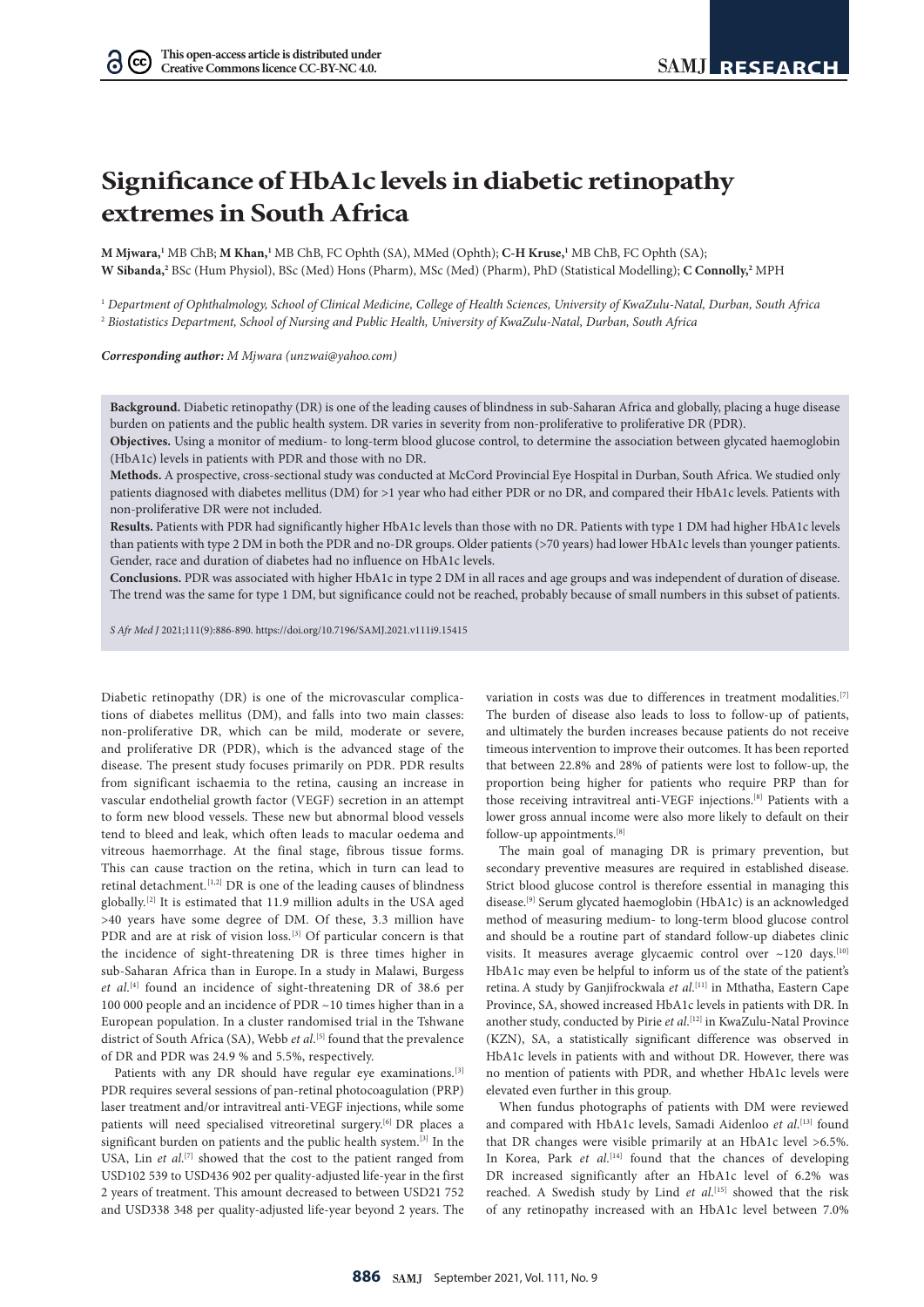and 7.4%, while a Chinese study by Hua *et al*. [16] found that an increase in HbA1c levels was a risk factor for developing other eye complications as well, such as diabetic optic neuropathy, anterior ischaemic optic neuropathy, diabetic papillopathy and new vessels at the disc. Diallo *et al*. [17] showed that HbA1c was a predictive marker for PDR, with the risk increasing significantly with an HbA1c level >8.6%. Khalil<sup>[18]</sup> suggested that a target HbA1c level of <7.6% assists in preventing DR, while Nordwall *et al*. [19] in Sweden found that keeping HbA1c levels <7.6% as a treatment target seemed to prevent PDR for up to 20 years.

# **Objectives**

There is limited literature on the relationship between HbA1c levels and PDR in SA. The primary objective of this study was to determine the association between HbA1c levels in DM patients with PDR and in those with no DR at a public sector eye hospital in Durban. We hoped to inform general practitioners and other primary caregivers about the risk of eye complications and that their measuring the HbA1c could prompt earlier referral to ophthalmology. A secondary objective was to see whether there is an association between known DR risk factors, such as patient age, duration of illness, type of diabetes and treatment modality, and serum HbA1c levels. It was hoped that the study would be a valuable tool for educating diabetic patients about the importance of blood glucose control in the ongoing quest to prevent blindness.

# **Methods**

#### **Design**

A prospective, cross-sectional study was conducted at McCord Provincial Eye Hospital (MPEH) in Durban, KZN.

#### **Participants**

Patients making their routine clinical visits to MPEH were recruited. The study population included only patients diagnosed with DM for >1 year, with either PDR or no DR. Patients with non-proliferative DR were excluded, as the purpose of the study was to compare serum HbA1c levels of patients with the two extremes of DR. The duration of DM was determined from the patient history. Diagnoses of no DR and PDR were made by ophthalmologists and ophthalmology registrars working in the MPEH eye clinic. The diagnosis was made after dilated fundoscopy slit-lamp examination, via either a 90 dioptre or a 78 dioptre lens, using the International Council of Ophthalmology Grading System. One hundred patients were recruited for the study. Fifty patients had PDR and 50 had no DR. Patients were required to be able to provide informed consent.

# **Procedure**

A blood sample was taken from each patient to ascertain their HbA1c level. The results were made available on the National Health Laboratory Service website. A data collection form was used to capture the data, which included demographic details, duration of illness, type of treatment and HbA1c levels, and whether the patient had type 1 or type 2 DM, and PDR or no DR. The groupings for age, duration of illness and ethnicity were based on similar groupings in other DR studies in Ireland, China and Singapore.[20-22]

#### **Ethical considerations**

Ethical approval was received from the Biomedical Research Ethics Committee of the University of KwaZulu-Natal (ref. no. BE445/17). Permission to proceed with the research was given by MPEH and the KZN provincial government. Informed consent forms were signed by every participant in the study.

#### **Data and statistical analysis**

In the study, continuous variables such as patient ages were expressed as means (standard deviation (SD)) or medians (interquartile range (IQR)) and were compared using Student's *t*-test. Proportions and categorical variables were compared using Pearson's  $\chi^2$  test or Fisher's exact test, as appropriate. An investigation was conducted to determine the association between DR and PDR and numerous risk factors, such as age, sex and duration of diabetes. All analyses were performed using SPSS version 25 (IBM Corp., USA). The level of significance was set at *p*<0.05.

# **Results**

A total of 100 patients were included in the study (Table I). The mean (SD) age of the participants was 60 (9.8) years, and the median (IQR) age was 60 (12) years. Of the patients, 64% were female and 36% male, and the majority were either black Africans (43%) or Indians (53%). The mean (SD) duration of DM was 13.76 (10) years, with a median (IQR) of 10.5 (15) years. There was no statistically significant difference in HbA1c levels between the different ethnic groups (*p*=0.892).

There were 50 patients with PDR and 50 patients with no DR in the study sample (Table 2). The mean (SD) HbA1c level for the entire sample of patients was 9.01% (1.75%). The mean HbA1c levels for the PDR and no-DR groups were 9.78% and 8.25%, respectively, which was statistically significant ( $p=0.001$ ). This significance persisted when adjusted for duration of illness. Each group was further subdivided based on their treatment: insulin or oral hypoglycaemic medication (OHM). In both groups, the mean HbA1c level was higher in patients on insulin than in those on OHM

Table 3 shows HbA1c levels based on type of DM. Patients with type 1 DM had a mean (SD) HbA1c level of 10.2% (1.5%), while those with type 2 DM had a mean level of 8.7% (1.7%). This difference was statistically significant  $(p=0.001)$ . There were 8 patients with no DR and type 1 DM, and 42 patients with no DR and type 2 DM. The mean (SD) HbA1c level for the no-DR type 1 group was 9.45% (1.4%), while that for the no-DR type 2 group was 8.0% (1.3%). This difference was statistically significant (*p*=0.008). When these figures were adjusted for duration of DM using linear regression analysis, the HbA1c levels in the type 1 group were still statistically significantly higher.

The PDR group was also separated into type 1 and type 2 DM. The type 1 group had a mean (SD) HbA1c level of 10.5% (1.4%) and the type 2 group a level of 9.4% (1.8%). This difference was statistically significant  $(p=0.034)$ . Using linear regression analysis to adjust for the duration of illness, the *p*-value remained statistically significant. Among the type 1 DM patients, those with PDR had a mean (SD) HbA1c level of 10.5% (1.4%), while those with no DR had a level of 9.4% (1.4%) (*p*=0.08, and *p*=0.071 when adjusted for duration of illness). When the type 2 DM patients were similarly divided into PDR and no-DR groups, the PDR group had a mean (SD) HbA1c level of 9.4% (1.8%) and the no-DR group a level of 8.0% (1.3%) (*p*=0.0002).

# **Discussion**

Our DM patients with PDR had significantly higher HbA1c levels than those with no DR. These findings suggest that in our population, patients with poorer control of DM are more likely to develop PDR. A Malaysian study<sup>[23]</sup> as well as the study by Diallo *et al*.<sup>[17]</sup> had similar findings, showing that HbA1c levels can be used as a predictive marker for PDR. Without mentioning PDR in their study, Pirie *et al*. [12] found a significant difference between HbA1c levels of patients with no DR and those with DR. Hou *et al*. [21] reported that DR rates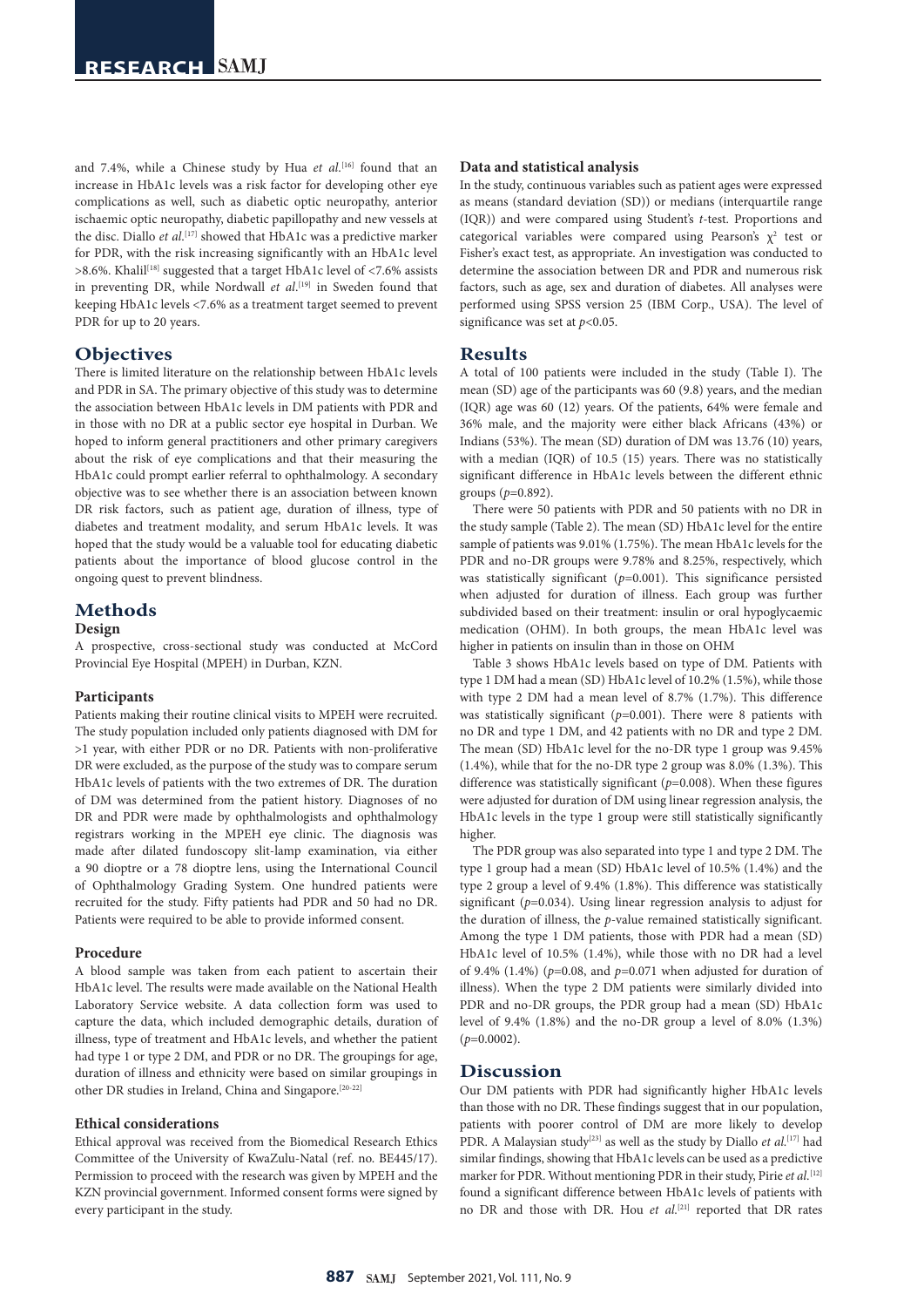| Table I. Demographic and clinical profile of patients |         |                      |                 |  |  |
|-------------------------------------------------------|---------|----------------------|-----------------|--|--|
| Variables                                             | n(%)    | HbA1c (%), mean (SD) | p-value (ANOVA) |  |  |
| Age groups (years)                                    |         |                      | $0.01*$         |  |  |
| 18 - 49 (group 1)                                     | 13(13)  | 9.74(1.79)           |                 |  |  |
| 50 - 69 (group 2)                                     | 73(73)  | 9.12(1.75)           |                 |  |  |
| $\geq$ 70 (group 3)                                   | 14(14)  | 7.81(1.16)           |                 |  |  |
| Total                                                 | 100     |                      |                 |  |  |
| Gender                                                |         |                      | 0.053           |  |  |
| Male                                                  | 36(36)  | 8.56(1.76)           |                 |  |  |
| Female                                                | 64 (64) | 9.27(1.76)           |                 |  |  |
| Total                                                 | 100     |                      |                 |  |  |
| Race                                                  |         |                      | 0.892           |  |  |
| Black                                                 | 43(43)  | 9.05(1.75)           |                 |  |  |
| Indian                                                | 53 (53) | 8.96 (1.78)          |                 |  |  |
| Mixed race                                            | 1(1)    | 8.6(0.00)            |                 |  |  |
| Caucasian                                             | 3(3)    | 9.73(1.78)           |                 |  |  |
| Total                                                 | 100     |                      |                 |  |  |
| Duration of diabetes (years)                          |         |                      | 0.14            |  |  |
| $< 5$                                                 | 22(22)  | 8.43(1.75)           |                 |  |  |
| $5 - 10$                                              | 28 (28) | 8.96 (1.81)          |                 |  |  |
| $>10$                                                 | 50(50)  | 9.31(1.69)           |                 |  |  |
| Total                                                 | 100     |                      |                 |  |  |

HbA1c = glycated haemoglobin; SD = standard deviation; ANOVA = analysis of variance.<br>\*Using the Tukey post hoc test, there was a statistically significant difference in mean HbA1c levels between age groups 1 and 3, as well

|                 | Table 2. Clinical groups with average HbA1c levels |                |            |                              |                              |  |
|-----------------|----------------------------------------------------|----------------|------------|------------------------------|------------------------------|--|
|                 |                                                    |                |            | <b>Adjusted for duration</b> |                              |  |
|                 |                                                    |                |            | of illness,                  |                              |  |
|                 |                                                    | HbA1c $(\%)$ , | $p$ -value | $HbA1c$ (%), mean            | <b>Adjusted for duration</b> |  |
| Clinical groups | $n\left(\%\right)$                                 | mean(SD)       | (ANOVA)    | (SD)                         | of illness, $p$ -value       |  |
| No DR           | 50(50)                                             | 8.25(1.39)     | < 0.001    | 8.28(0.23)                   | < 0.001                      |  |
| <b>PDR</b>      | 50(50)                                             | 9.78(1.75)     |            | 9.75(0.23)                   |                              |  |
| No DR (insulin) | 19(19)                                             | 9.02(1.28)     | 0.027      |                              |                              |  |
| No DR (OHM)     | 31(31)                                             | 7.78(1.26)     |            |                              |                              |  |
| PDR (insulin)   | 30(30)                                             | 10.20(1.69)    | 0.078      |                              |                              |  |
| PDR (OHM)       | 20(20)                                             | 9.16(1.70)     |            |                              |                              |  |
|                 |                                                    |                |            |                              |                              |  |

HbA1c = glycated haemoglobin; SD = standard deviation; ANOVA = analysis of variance; No DR = no diabetic retinopathy; PDR = proliferative diabetic retinopathy;<br>No DR (insulin) = no diabetic retinopathy on insulin; No DR (O

started to rise markedly at HbA1c levels >6.5%, while the Wisconsin Epidemiologic Study of Diabetic Retinopathy (WESDR)<sup>[24]</sup> showed that there was a three-fold higher risk of retinopathy if the patient had an HbA1c level of ≥12%. Hsu *et al*. [9] also demonstrated that good and sustained glycaemic control as measured by HbA1c levels is important in preventing the onset of DR. It would seem that the literature supports the notion that an elevated HbA1c level is associated with an elevated risk of DR, and indeed PDR.

Correlation of the findings with type 1 DM could not be ascertained adequately in this study because of the relatively small number of type 1 patients in the sample. We were able to conclude that in type 2 DM patients, the PDR group had significantly higher HbA1c levels than the no-DR group. This finding suggests that in type 2 DM, good glycaemic control prevents the onset of PDR, and is in line with the UK Prospective Diabetes Study Group findings<sup>[25]</sup> that after 12 years of follow-up, tight glycaemic control was associated with a 21% reduction in retinopathy progression and a 29% reduction in the need for laser therapy in patients with type 2 DM. However, we cannot compare these findings with those in our type 1 diabetics owing to the small number in the sample.

The duration of DM is probably one of the strongest predictors for the development and progression of DR.[24] In the WESDR, the prevalence of any retinopathy was 8% at 3 years' duration, 25% at 5 years, 60% at 10 years and 80% at 15 years.[24] Mohd Ali *et al*. [23] showed that longer duration of DM was associated with PDR, and that longer duration of DM was a predictive marker for PDR. In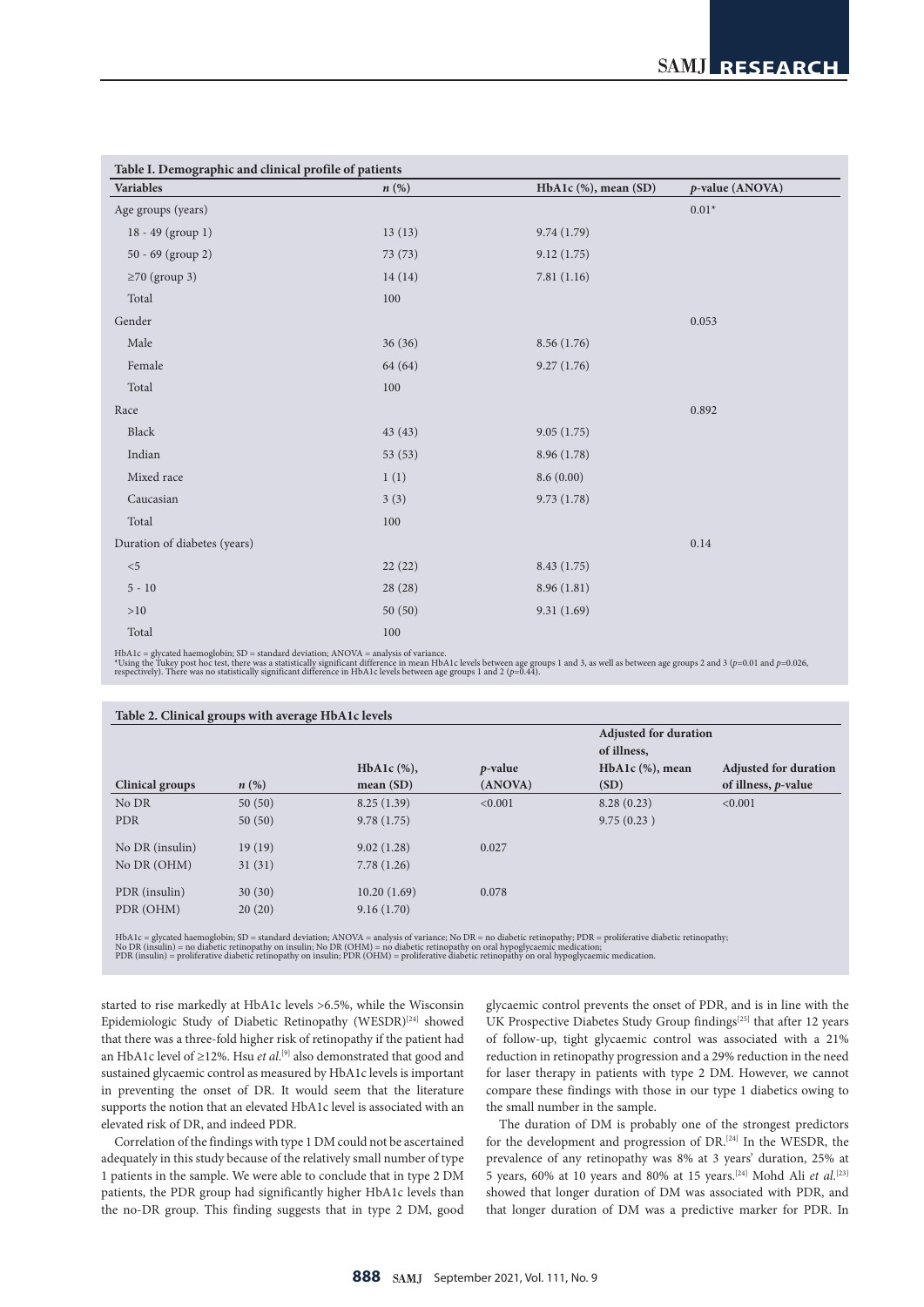| Type of DM |                  | $HbA1c$ (%) |            |             | Adjusted for duration of illness |  |
|------------|------------------|-------------|------------|-------------|----------------------------------|--|
|            | $\boldsymbol{n}$ | Mean (SD)   | $p$ -value | Mean (SD)   | $p$ -value                       |  |
| Overall    |                  |             |            |             |                                  |  |
| Type 1 DM  | 24               | 10.2(1.5)   | < 0.001    | 10.13(0.36) | 0.001                            |  |
| Type 2 DM  | 76               | 8.7(1.7)    |            | 8.66(0.19)  |                                  |  |
| Total      | 100              | 9.0(1.8)    |            |             |                                  |  |
| No DR      |                  |             |            |             |                                  |  |
| Type 1 DM  | $\,$ 8 $\,$      | 9.4(1.4)    | 0.008      | 9.32(0.50)  | 0.024                            |  |
| Type 2 DM  | 42               | 8.0(1.3)    |            | 8.04(0.21)  |                                  |  |
| Total      | 50               | 8.25(1.39)  |            |             |                                  |  |
| <b>PDR</b> |                  |             |            |             |                                  |  |
| Type 1 DM  | 16               | 10.5(1.4)   | 0.034      | 10.71(0.45) | 0.017                            |  |
| Type 2 DM  | 34               | 9.4(1.8)    |            | 9.35(0.3)   |                                  |  |
| Total      | 50               | 9.78(1.75)  |            |             |                                  |  |
| Type 1 DM  |                  |             |            |             |                                  |  |
| <b>PDR</b> | 16               | 10.5(1.4)   | 0.08       | 10.56(0.36) | 0.071                            |  |
| No DR      | $\,$ 8 $\,$      | 9.4(1.4)    |            | 9.37(0.51)  |                                  |  |
| Type 2 DM  |                  |             |            |             |                                  |  |
| <b>PDR</b> | 34               | 9.43(1.8)   | 0.0002     | 9.44(0.27)  | < 0.01                           |  |
| No DR      | 42               | 8.03(1.29)  |            | 8.01(0.24)  |                                  |  |

**Table 3. HbA1c according to type of diabetes and adjusted for duration of illness**

contrast, our study did not show that patients with a longer duration

of DM had significantly higher mean HbA1c levels than those with a shorter duration (Table I).

Young patients and the elderly with DM are at increased risk of developing DR. Those who are diagnosed with DM at a young age are at the highest risk, as they have the disease for many years. Tracey et al.<sup>[20]</sup> showed that younger people have a higher incidence of visual impairment due to DR than other age groups. The results from the present study showed that age made no difference to HbA1c levels or rates of PDR, except for the group aged >70 years (Table I). We postulate that diabetics with better glycaemic control should generally have better life expectancy, and suspect that many poorly controlled patients had died.

Insulin is an important therapeutic measure in the treatment of DM. A study by Jongsareejit *et al.*<sup>[26]</sup> showed higher prevalences of NPDR and PDR in insulin-taking than in non-insulin-taking groups. Our study showed that mean HbA1c levels were higher in patients on insulin than in those on OHM (Table 2). This finding applied to patients with no DR and those with PDR. HbA1c levels being higher in patients on insulin compared with OHM cannot in itself be taken as an independent variable for the development of PDR, since the variable is confounded by the fact that a more severe degree of diabetes often necessitates the use of more aggressive treatment such as insulin. The higher incidence of PDR among insulin users probably simply reinforces the fact that worse diabetic disease results in worse DR.

The exact impact of ethnicity and HbA1c levels in the present study could not be determined owing to the low number of white and mixed-race individuals in the sample group. When comparing black African and Indian patients, who formed the majority of the participants in our study, we found that ethnicity had no effect on the HbA1c level. This is in line with the study by Pirie et al.,<sup>[12]</sup> but is at odds with what was found in a study by Thomas *et al*. [27] in Johannesburg, SA. They showed that in type 1 DM patients, Asian Indians were at an increased risk of DR compared with white patients, while black African patients had an increased risk of referable diabetic retinopathy, which includes preproliferative, proliferative and exudative maculopathy. In addition, they found that

in type 2 DM, non-Caucasian patients had an increased risk of DR. In a study in Singapore, Tan *et al*. [22] showed that Indian Singaporeans had a higher prevalence of DR than Chinese and Malaysian patients in the same area. In other parts of the world, DR therefore has a higher prevalence in certain ethnic groups.

Our study showed that the mean HbA1c level for patients with no DR was 8.25%. This figure is above the global average of 6.5 - 7.6%[13,14,18,22] where DR changes start to become evident on fundoscopy, and indicates that medium-term blood glucose control is generally poor in our population. In time it is likely that these patients will develop DR.

### **Study limitations**

A limitation of the present study is that its cross-sectional nature makes it difficult to establish an exclusively causal link between HbA1c and PDR. A further limitation is that there was a small sample size for patients with type 1 DM (*n*=24), making it difficult to determine a meaningful correlation between type 1 DM and PDR. The small number of type 1 DM patients compared with type 2 also means that we could not confidently compare the findings between the two groups.

A potential further research point would be to have the same number of type 1 and type 2 DM patients, so that a correlation between the two groups could be made. Further research could also be done to determine the HbA1c level at which PDR starts to appear, so that we can have a target level to prevent PDR in an SA context.

# **Conclusions**

Patients with higher HbA1c levels have an increased association with PDR compared with patients with no DR. Serum HbA1c levels can therefore be used as a tool to assess the risk of PDR in DM. Strict blood glucose control is always essential in preventing debilitating PDR and blindness, and in SA we should consider having HbA1c levels tested in DM patients of all races and ages to assess their risk of PDR.

Patients with DM need to be educated about the importance of blood glucose control to prevent the microvascular and